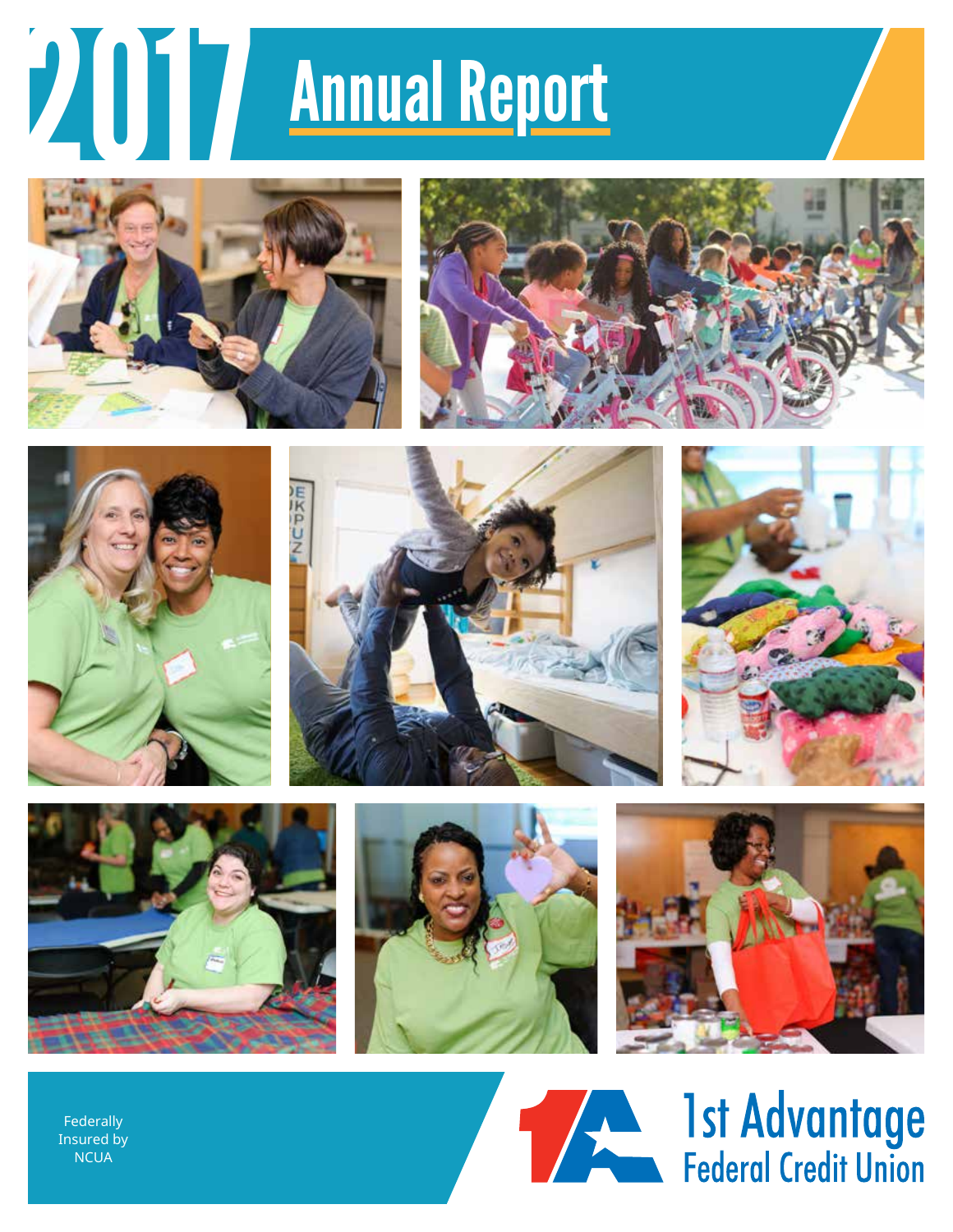

A member of the Boys and Girls Club happily accepts her new bike. 1st Advantage colleagues assembled and donated 23 bikes for the Boys and Girls Club of the Virginia Peninsula during a day of community service on October 10, 2016.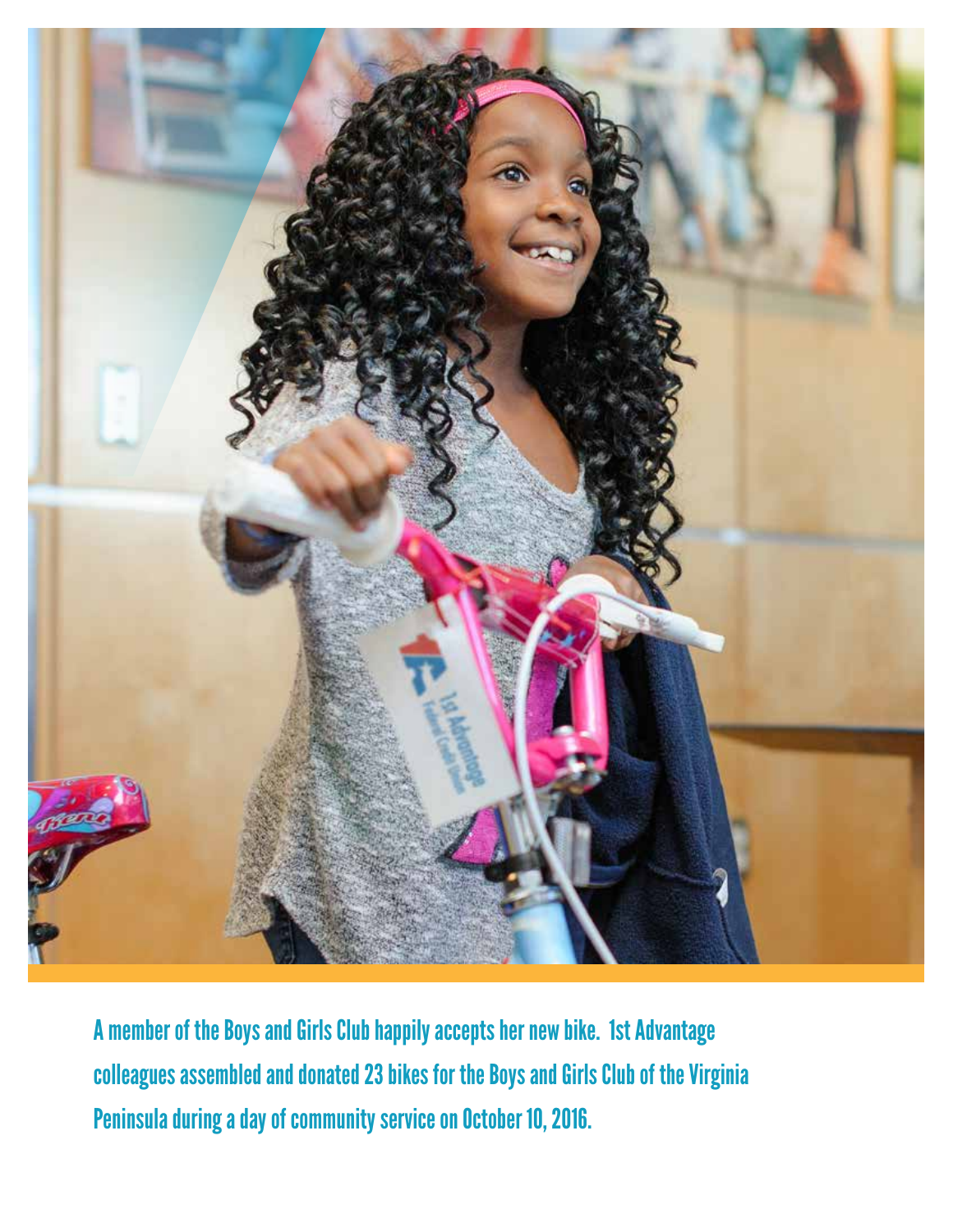# Thanks to Our Valued Members

On behalf of your Board of Directors and management team, thank you for your membership and continued support of 1st Advantage Federal Credit Union. For nearly sixty-six years, you have been at the center of everything we do, working together to secure a real advantage for you and your family. It's the foundation of our success and our promise to you.

We help you and your family to grow by always striving to grow in meaningful ways ourselves. We are pleased to report that 1st Advantage remains financially strong, having surpassed \$630 million in total assets. Our net worth to total asset ratio at fiscal year-end increased to 11.46%, significantly exceeding our federal regulator's requirement to be considered well capitalized. A solid financial core helps ensure 1st Advantage can continue to serve your needs.

Once again, 1st Advantage was the recipient of the highest Five-Star Superior rating from BauerFinanical Inc., the nation's most well-known independent rating service for banks and credit unions. 1st Advantage continues to receive high marks in the local community. We were selected as "Best Credit Union," "Best Mortgage Company," and "Best Financial Planning Company" in the Coastal Virginia Magazine's Best of Contest. The Daily Press and Virginia Gazette once again named 1st Advantage "Best Financial Institution" in 2016.

Last year, we received approval from our federal regulator to expand our charter to include all of the Hampton Roads market including select areas of North Carolina. This expansion increases our service area population to nearly two million residents. A new Virginia Beach Town Center branch location is expected to open in June 2017, expanding our branch footprint to fourteen locations.

As we grow, we recognize the importance of investing in tools and technology that improve the overall member experience. Later this year, we will be rolling out a new online banking system with a responsive design and new features that will make it easier than ever to securely access your money. Whether it's banking on the go, online, or paying bills and depositing checks, we've got what you need.

At 1st Advantage, we take great pride in uplifting our neighbors by supporting local organizations through donations, volunteer hours and scholarships. In 2016, we invested over \$145,000 in the local community including military and civic organizations, education, community outreach and emergency services, and economic and cultural initiatives.

Our passion for serving extends beyond financial products. For the ninth year, colleagues volunteered on Columbus Day, a holiday most financial institutions are closed. Accomplishments include sewing 135 surgery bears for Children's Hospital of the King's Daughters patients, creating 250 hearts for Hearts of Hope and donating enough food to provide 8,000 meals to the Foodbank of the Virginia Peninsula.

Thank you for your continued trust and confidence in 1st Advantage.



Tom O. Cameron *Chairman* 



Paul W. Muse *President/CEO*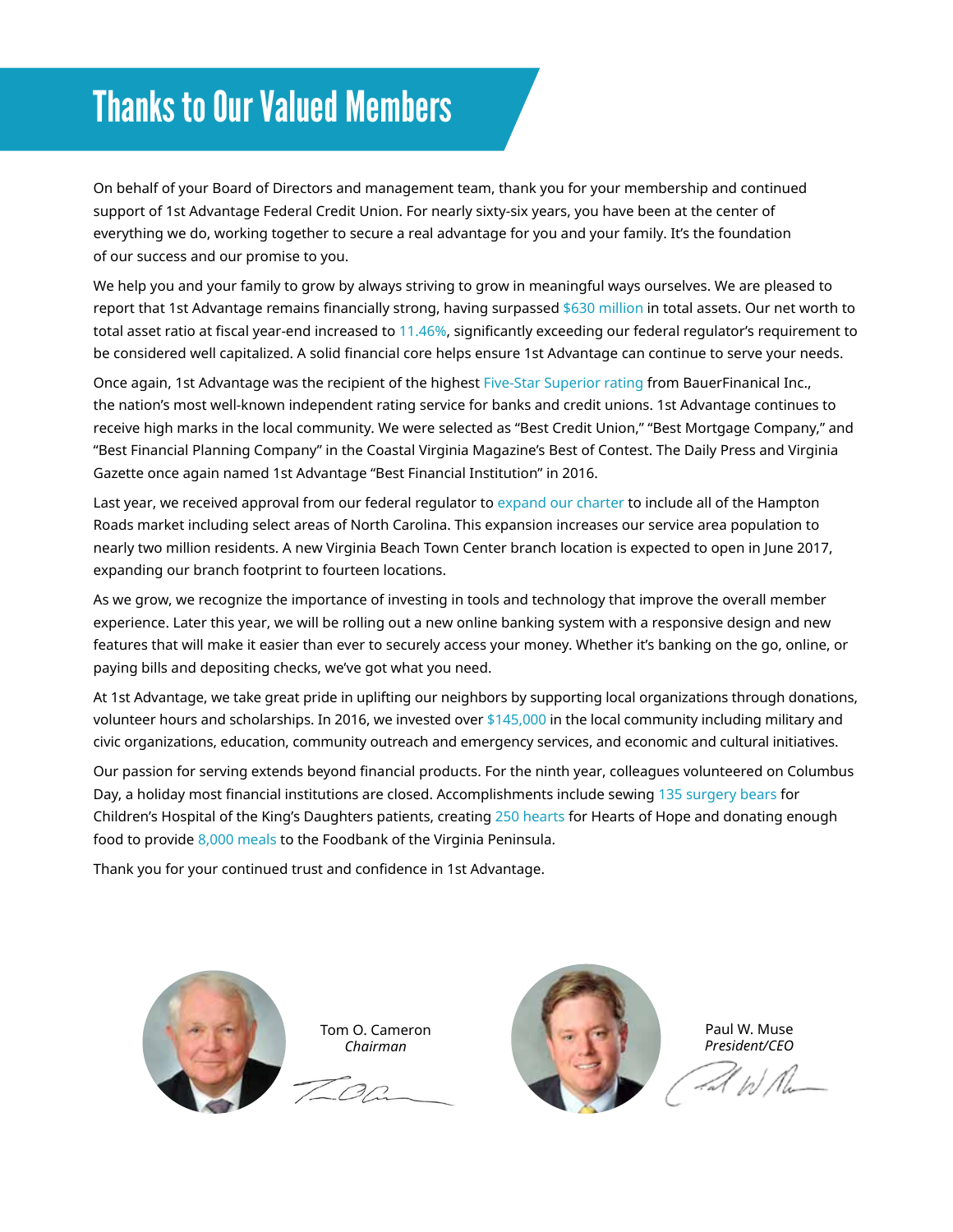# Anywhere banking access.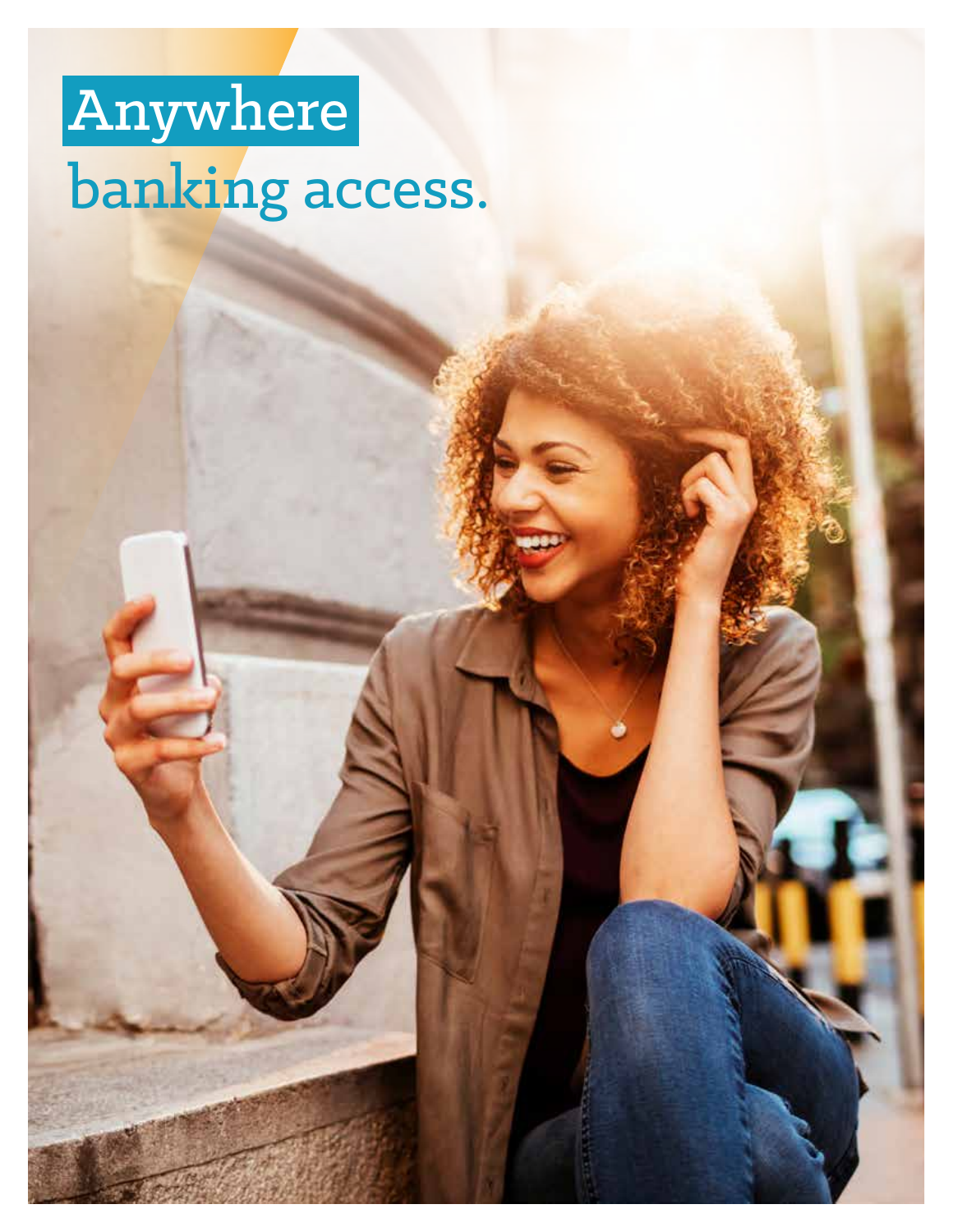# 24/7 Access for your Convenience

1st Advantage takes convenience to a whole new level. As a member you have access to the tools you need to help make managing your money easier. Whether it's banking on the go, online, or paying bills and depositing checks, we've got what you need.

## 5,000+ Shared Branches

You don't always have to be in the local area to manage your 1st Advantage accounts in person. The CO-OP Shared Branches network provides more than 5,000 full-service branches nationwide. Visit [1stAdvantage.org/SharedBranches](https://1stAdvantage.org/SharedBranches) for locations.

## 65,000+ Surcharge-Free ATMS\*

As a member with a 1st Advantage VISA Debit Card, you have access to our network of 65,000+ surchargefree ATMs\* to get your cash wherever you are and without the ATM fees! Visit [1stAdvantage.org/ATM](https://1stAdvantage.org/ATM) for ATM locations.

# **L** Phone Banking

24-hour access to your 1st Advantage account is just a phone call away with Call-A-Teller and Text Banking. This is phone banking at its best, with prompts that are easy to follow and remember. Save more time when you bank by phone.

#### Online Banking

There's no easier way to stay on top of your finances and get your banking done. We give you access to your account 24/7 from your computer so you can bank on your time, not ours.

# Mobile Banking

Your mobile device rarely leaves your side, and our free Mobile Banking App lets you access accounts while you're on the move, day or night.

Perform convenient and secure transactions such as paying bills, Mobile Check Deposit^ and person-toperson pay, all from your smartphone or tablet device. Find our app in the App Store™ or Google Play™.

Visit [1stAdvantage.org/mobile](https://1stAdvantage.org/mobile) to learn more.

# **Bill Pay**

Bill Pay is the easiest way to manage and pay your monthly bills in one convenient and secure location. When you sign up for Online Banking, you can start sending electronic payments to cover your mortgage, electric bill, credit card and more.

## **Pay people with Popmoney**

The Popmoney® personal payment service lets you send money to friends, family or almost anyone. All you need is their name and email address or mobile telephone number to move money from your bank account to theirs.

\*Applicable at CO-OP, Allpoint and 1st Advantage ATMs only with VISA Debit Card.

^Restrictions may apply.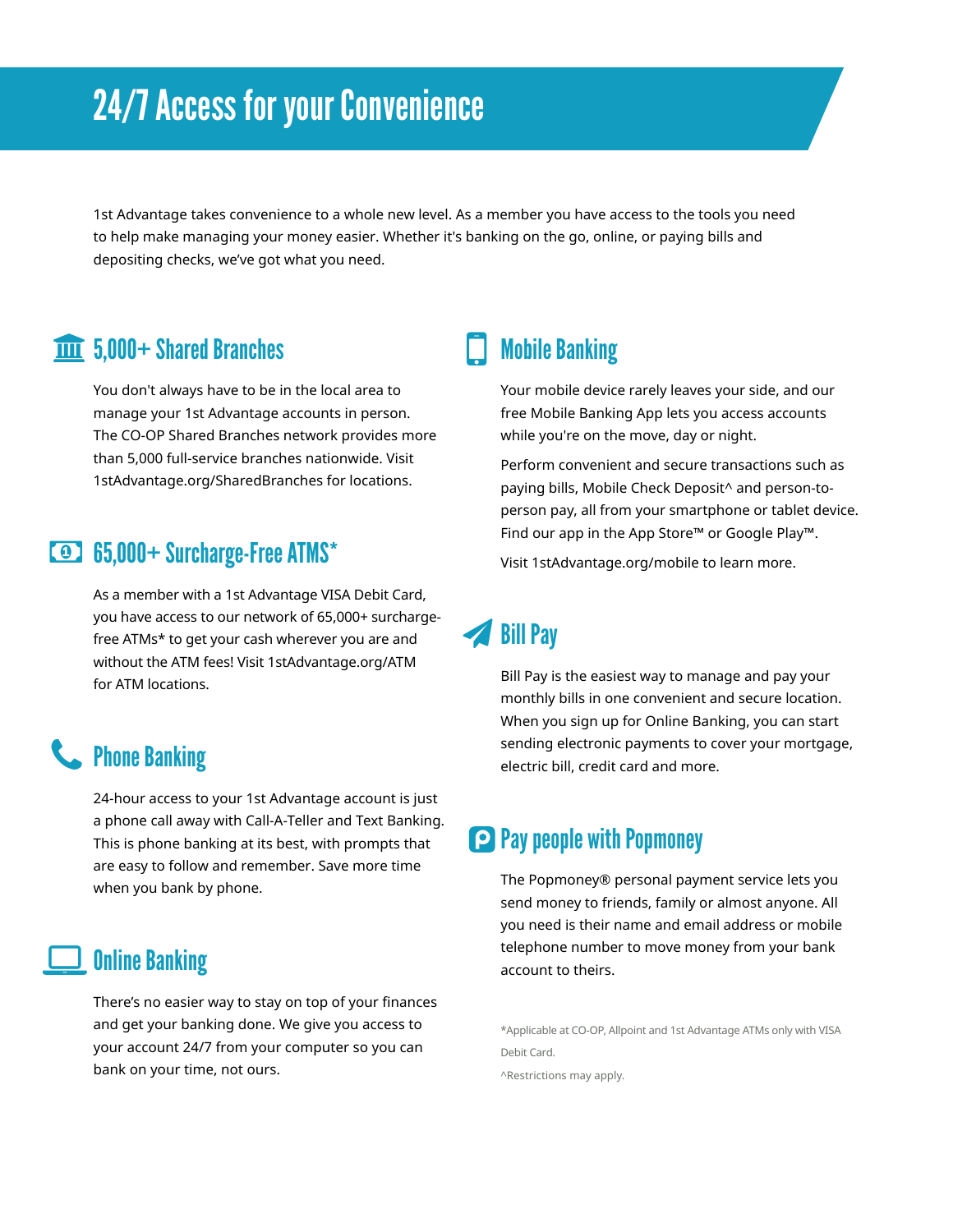# INVESTING IN OUR LOCAL COMMUNITIES

Our passion for serving extends beyond financial products. 1st Advantage has a long tradition of building stronger communities and takes great pride in supporting our local nonprofit organizations through donations, sponsorships and volunteering.



WAVY-TV 10 Coats for Families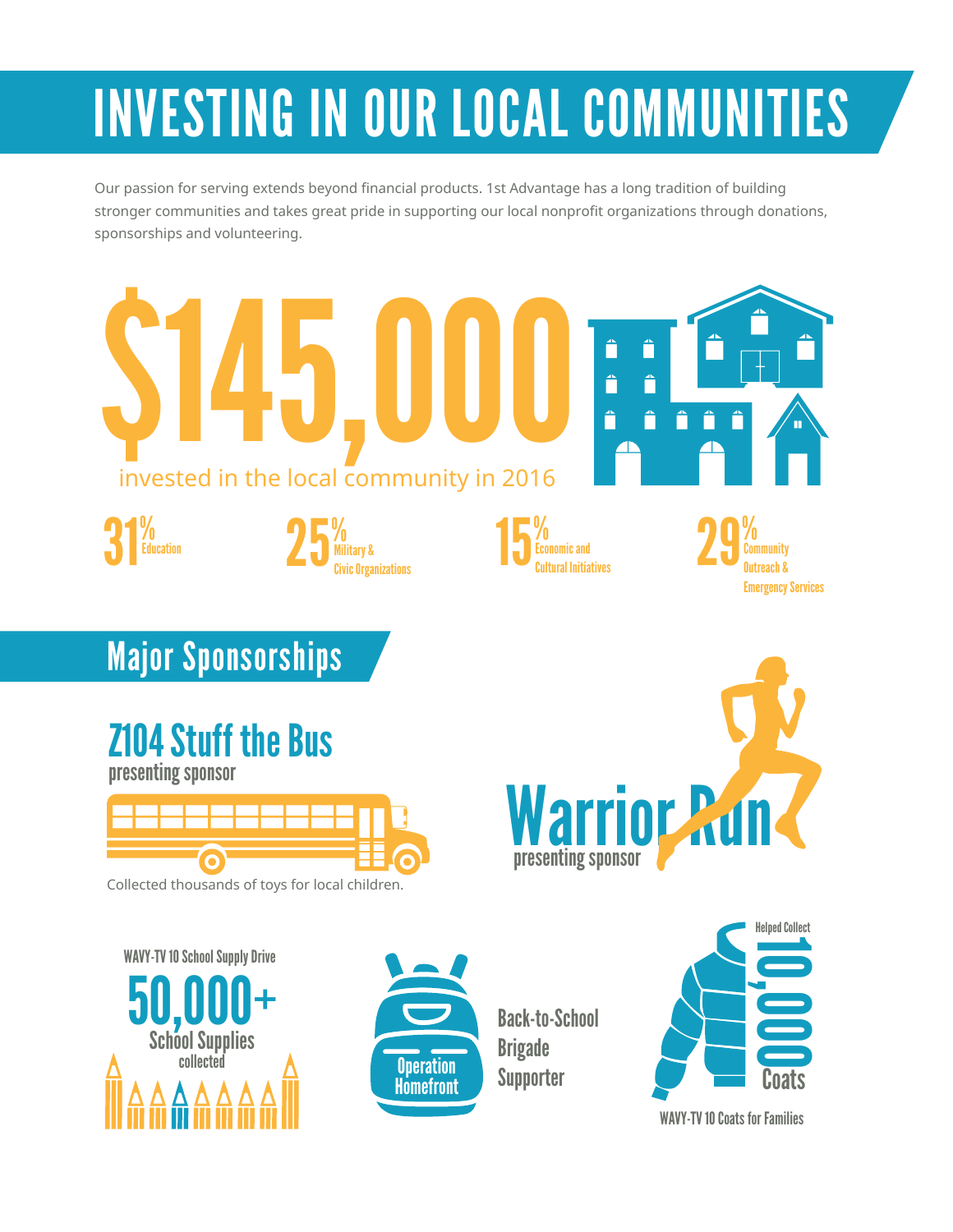# A Day of Service: October 10, 2016

While most financial institutions are closed on the Columbus Day holiday, over 200 1st Advantage colleagues were hard at work assisting local non-profit organizations in our community.

1st Advantage accomplishments:

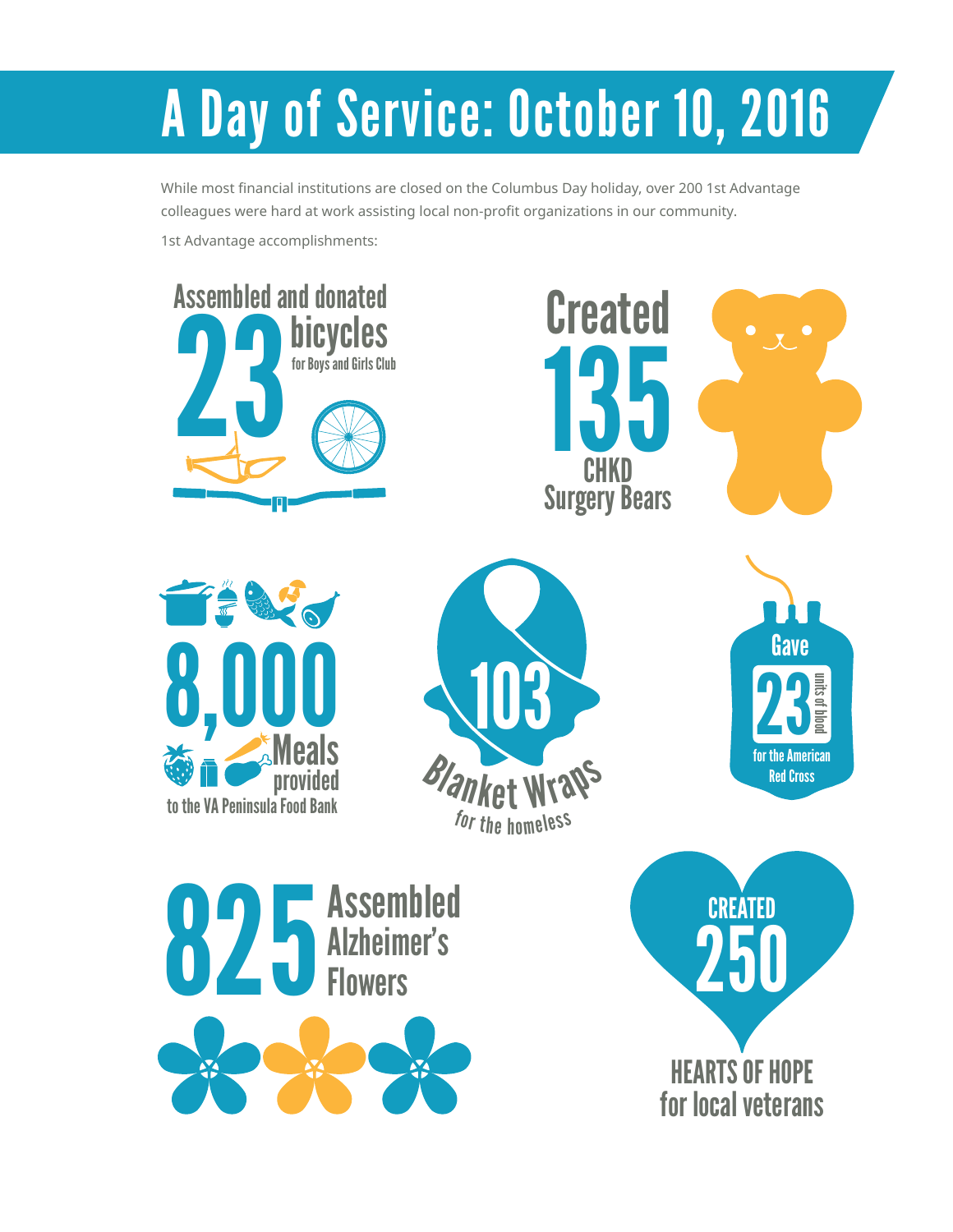# 1st Advantage Federal Credit Union Statements of Financial Condition

| <b>ASSETS</b>                                      | 2016          | 2015          |
|----------------------------------------------------|---------------|---------------|
| Cash and cash equivalents                          | \$11,765,608  | \$11,733,298  |
| Investments:                                       |               |               |
| Available-for-sale                                 | \$27,934,724  | \$34,152,244  |
| Held-to-maturity                                   |               | \$1,170,000   |
| Other                                              | \$39,747,911  | \$67,249,915  |
| Federal Home Loan Bank (FHLB) stock                | \$561,500     | \$552,900     |
| Loans held-for-sale                                | \$726,934     | \$352,644     |
| Loans receivable, net of allowance for loan losses | \$488,472,495 | \$445,284,283 |
| Accrued interest receivable                        | \$1,583,628   | \$1,419,043   |
| Premises and equipment, net                        | \$16,491,801  | \$17,026,477  |
| National Credit Union Share Insurance Fund Deposit | \$5,169,566   | \$4,969,985   |
| Assets Acquired in Liquidation                     | \$3,166,460   | \$447,463     |
| <b>ACH receivables</b>                             | \$26,919,763  | \$18,401,388  |
| Other assets                                       | \$11,682,774  | \$12,183,783  |
| <b>Total Assets</b>                                | \$634,223,164 | \$614,943,423 |
| <b>LIABILITIES AND MEMBERS' EQUITY</b>             | 2016          | 2015          |
| <b>Liabilities</b>                                 |               |               |
| Members' share and savings accounts                | \$524,694,430 | \$518,941,509 |
| Borrowed funds                                     |               |               |
| Interest payable                                   | \$306,432     | \$332,296     |
| <b>ACH payables</b>                                | \$26,917,308  | \$18,400,833  |
| Accrued expenses and other liabilities             | \$9,327,694   | \$8,702,585   |
| <b>Total Liabilities</b>                           | \$561,245,864 | \$546,377,223 |

#### **Members' Equity**

| Regular reserve                               | \$8,824,404   | \$8,824,404   |  |
|-----------------------------------------------|---------------|---------------|--|
| Undivided earnings                            | \$62,463,570  | \$58,442,888  |  |
| Accumulated other comprehensive income (loss) | \$261,362     | -\$129.056    |  |
| Equity acquired in merger                     | \$1,427,964   | \$1,427,964   |  |
| Total members' equity                         | \$72,977,300  | \$68,566,200  |  |
| <b>Total Liabilities and Members' Equity</b>  | \$634,223,164 | \$614,943,423 |  |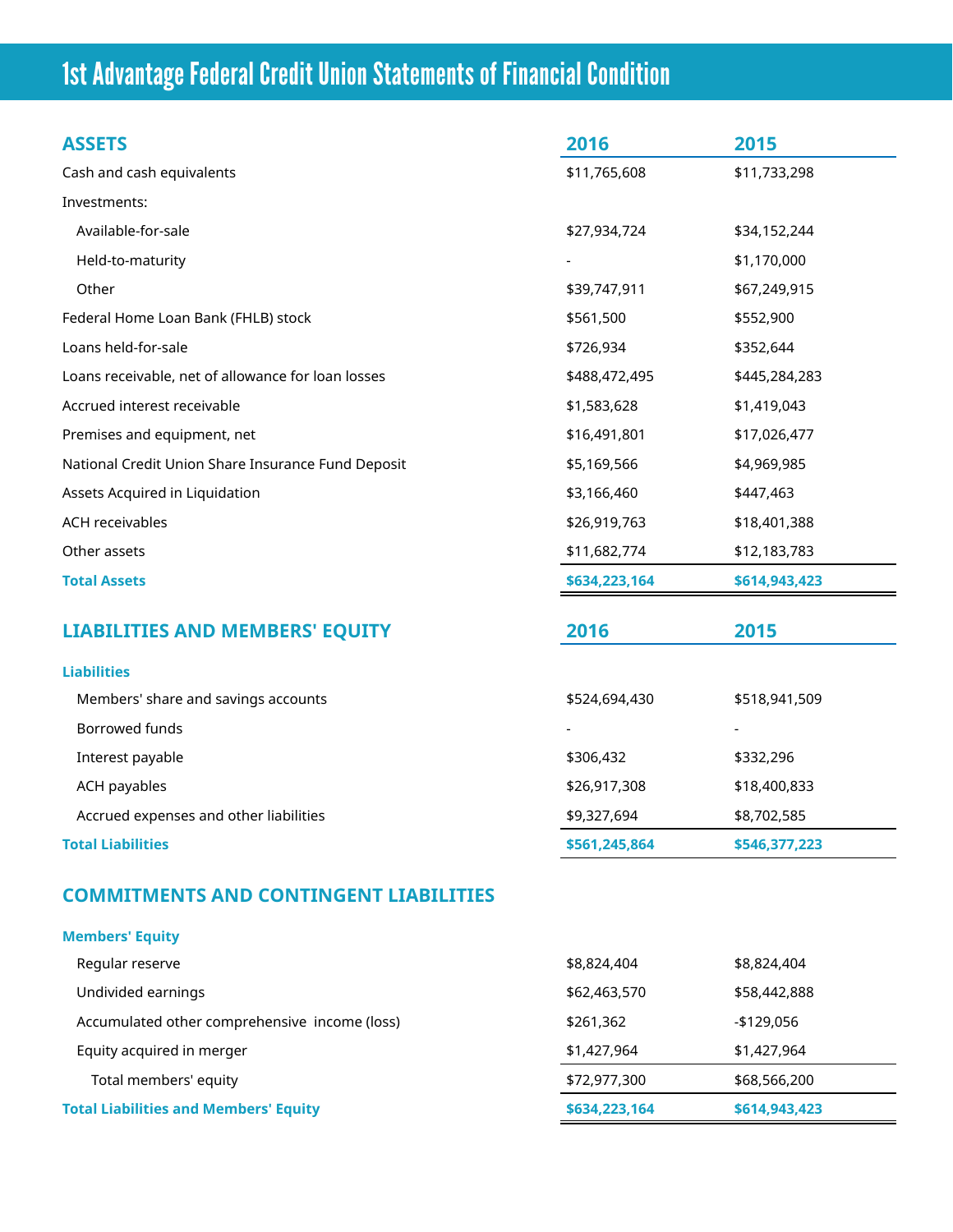# 1st Advantage Federal Credit Union Statements of Income

| <b>INTEREST INCOME</b>                                     | 2016         | 2015         |
|------------------------------------------------------------|--------------|--------------|
| Interest on loans receivable                               | \$24,469,321 | \$22,824,037 |
| Interest on investments                                    | \$975,684    | \$305,012    |
| <b>Interest Income</b>                                     | \$25,445,005 | \$23,129,049 |
| <b>Interest Expense</b>                                    |              |              |
| Dividends on members' share and savings accounts           | \$1,589,929  | \$1,650,052  |
| Interest on borrowed funds                                 |              |              |
|                                                            | \$1,589,929  | \$1,650,052  |
| <b>Net Interest Income</b>                                 | \$23,855,076 | \$21,478,997 |
| <b>Provision for Loan Losses</b>                           | \$4,099,179  | \$4,883,773  |
| <b>Net Interest Income After Provision for Loan Losses</b> | \$19,755,897 | \$16,595,224 |
| <b>Non-Interest Income</b>                                 |              |              |
| Fees and service charges                                   | \$5,503,781  | \$5,436,911  |
| Other non-interest income                                  | \$4,958,558  | \$4,862,059  |
| Gain on sale of investments, net                           | \$4,960      |              |
| Gain on disposition of premises and equipment, net         |              |              |
| Non-interest income                                        | \$10,467,299 | \$10,298,970 |
|                                                            | \$30,223,196 | \$26,894,194 |
| <b>Non-Interest Expense</b>                                |              |              |
| Compensation and employee benefits                         | \$13,321,898 | \$12,375,452 |
| Other operation expense                                    | \$4,370,995  | \$4,519,941  |
| Loan servicing expense                                     | \$3,868,798  | \$3,594,418  |
| Occupancy expense                                          | \$1,617,519  | \$1,587,821  |
| Professional and outside services                          | \$1,866,704  | \$1,635,767  |
| Education and promotion expense                            | \$1,043,475  | \$740,247    |
| Impairment of corporate cu membership capital              |              |              |
| NCUSIF impairment and assessment                           |              |              |
| Loss on disposition of assets acquired in liquidation, net | \$113,125    | \$378,400    |
| Loss on disposition of premises and equipment, net         |              |              |
|                                                            | \$26,202,514 | \$24,832,046 |
| <b>Net Income</b>                                          | \$4,020,682  | \$2,062,148  |

The Supervisory Committee is responsible for the annual audit of the financial statements of the Credit Union. A copy of the audited financial statements, including foot notes and supplemental schedules, as of June 30, 2016, is available upon request from: **1st Advantage Supervisory Committee**, P.O. Box 2327, Newport News, VA 23609-0327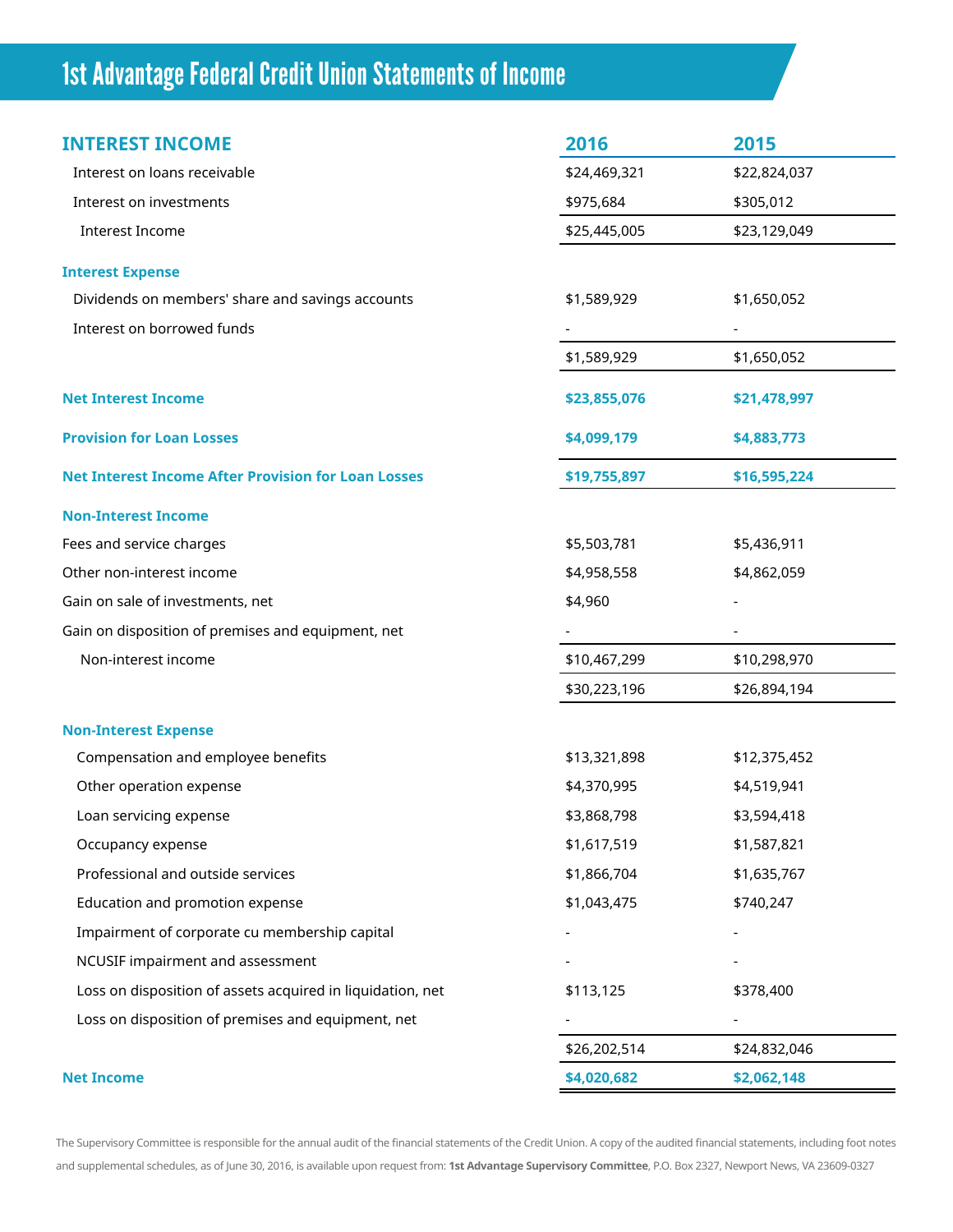# Financial Highlights

## **Assets**

2016



**\$488,472,495** 

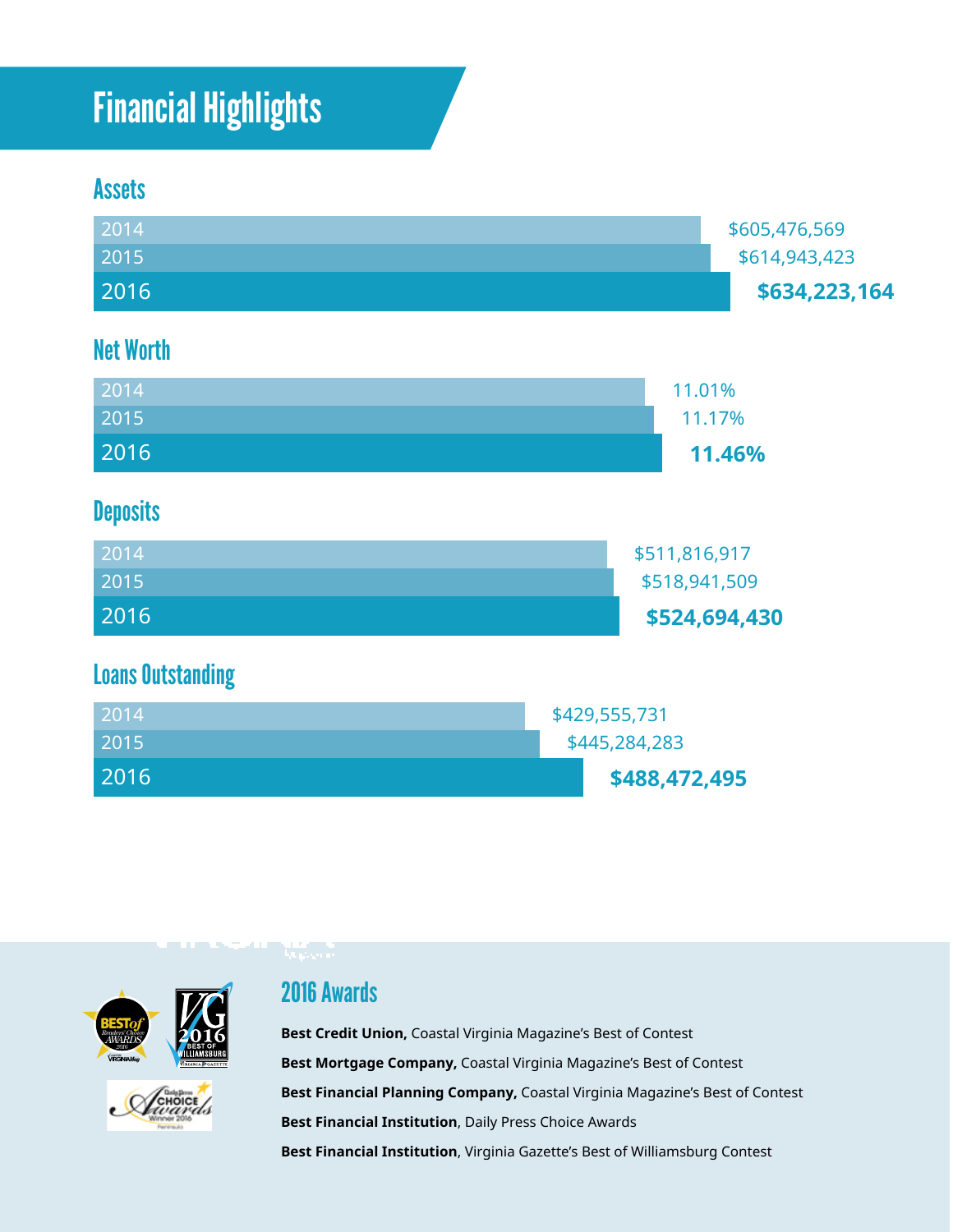# Volunteer Board of Directors





Tom O. Cameron Sylvester McClellan Laurence Smail Brenda B. Dawson Paul J. Adamo<br>Chairman Vice Chairman Treasurer Secretary (LTC, USA Ret)







*Chairman Vice Chairman Treasurer Secretary* (LTC, USA Ret) *Director* 



Barbara Ballard Melissa Gutridge Larry Tonneson Andrae Via



*Director Director Director Director* 



![](_page_10_Picture_17.jpeg)

Fred E. Blough *Director Emeritus* 

Blair E. Smith (LTC, USA Ret) *Director Emeritus* 

Betty L. Wiggins *Honorary Director Emeritus* 

![](_page_10_Picture_22.jpeg)

Paul W. Muse *President/CEO* 

#### **Supervisory Committee**

Sylvester McClellan *Chairman* 

Julie Phelps

William Ramsey